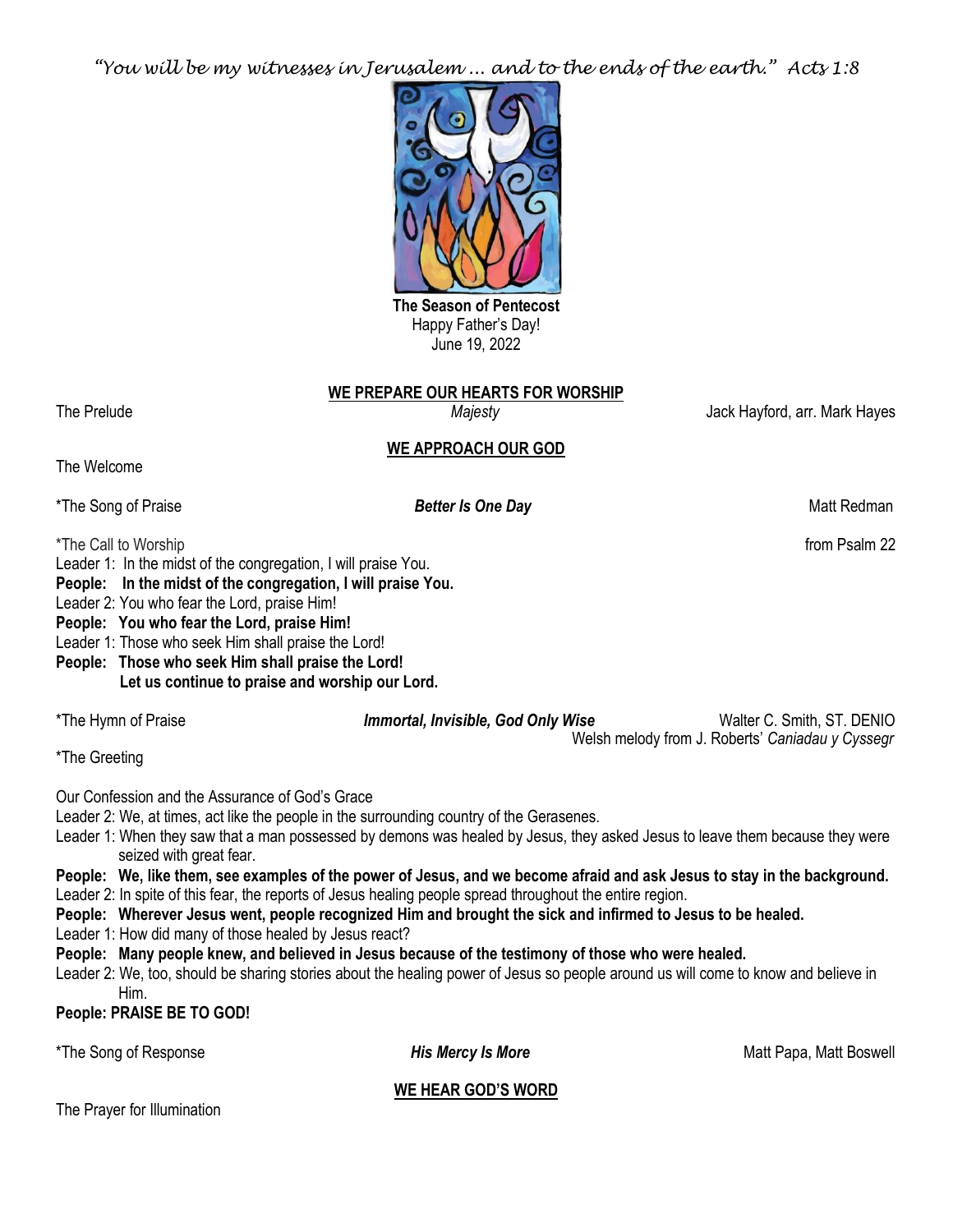The Scripture Lesson Luke 8:26-39 Leader: This is the Word of the Lord **People: Thanks be to God.**

### The Message **"The Unknown"**

The Prayer of Thanksgiving, Intercession and the Lord's Prayer

|                                                                                    | WE RESPOND TO GOD'S GOODNESS                                                                                   |                             |
|------------------------------------------------------------------------------------|----------------------------------------------------------------------------------------------------------------|-----------------------------|
| The Offering of Our Tithes and Gifts<br>The Offertory Prayer<br>The Offertory Song | Who You Say I Am<br>(Please sign and pass the friendship registers.)                                           | Ben Fielding, Reuben Morgan |
| We Welcome Madelyn McConnon Alfaro                                                 |                                                                                                                |                             |
| The News of the Church Alive                                                       |                                                                                                                |                             |
| *The Sending Song                                                                  | <b>Your Grace Is Enough</b>                                                                                    | Matt Maher                  |
| *The Benediction                                                                   |                                                                                                                |                             |
| *The Postlude                                                                      | Postlude in F                                                                                                  | Johann Sebastian Bach       |
| *All who are able, please stand                                                    |                                                                                                                |                             |
|                                                                                    | ים ויווניות ויום ויים יום יום יום ויום להתנועות מוזים ויום להתנועות ויום להתנועות ויום להתנועות המוזיקה להתנוע |                             |

**Worship Leaders:** Preaching – Pastor Matt Cook; Liturgists – Doug Diekman, Naomi Diekman; Organist – Barb VanderHeide; Praise Team

#### **Please follow our church social media pages**:

Instagram: frcgrandville Facebook: First Reformed Church

#### **Stewardship Update:**

| June 12 Collection Plate | \$14,204.00 |
|--------------------------|-------------|
| Online Giving:           | \$4,376.00  |
| Total Offering:          | \$18,580.00 |

Average weekly offering needed to make 2022 budget \$ 18,258.00 2022 Annual budget \$949,429.00 **Text to Give** - 616-208-4301

## **TODAY'S HAPPENINGS**

Nursery is available. Children can be dropped off in the nursery when you arrive & picked up after the worship service.

#### **Youth Mission Trip fundraiser:**

**Pop can drive** - There will be a labeled trash can in the Youth Lounge all year for you to drop off your empty cans.

**Maple Tree Preschool Registration** - Preschool registration for 2022-2023 has begun! If you know of a family looking for a preschool, please have them check out [www.mapletreepreschool.org](http://www.mapletreepreschool.org/) and [Maple Tree Preschool's](https://www.facebook.com/Maple-Tree-Preschool-107534002642706) Facebook page.

### **LOOKING AHEAD**

**Splash into Summer** – An event the whole family can enjoy! Wednesday, June 29, from 6:00-8:30pm, outside the Youth Lounge. Bring a lawn chair for fellowship or join in on the fun. Hot dogs, chips and cold treats will be served. We will have water and regular games, slip-n-slide and a dunk tank. A flyer with more information is in your mailslot.